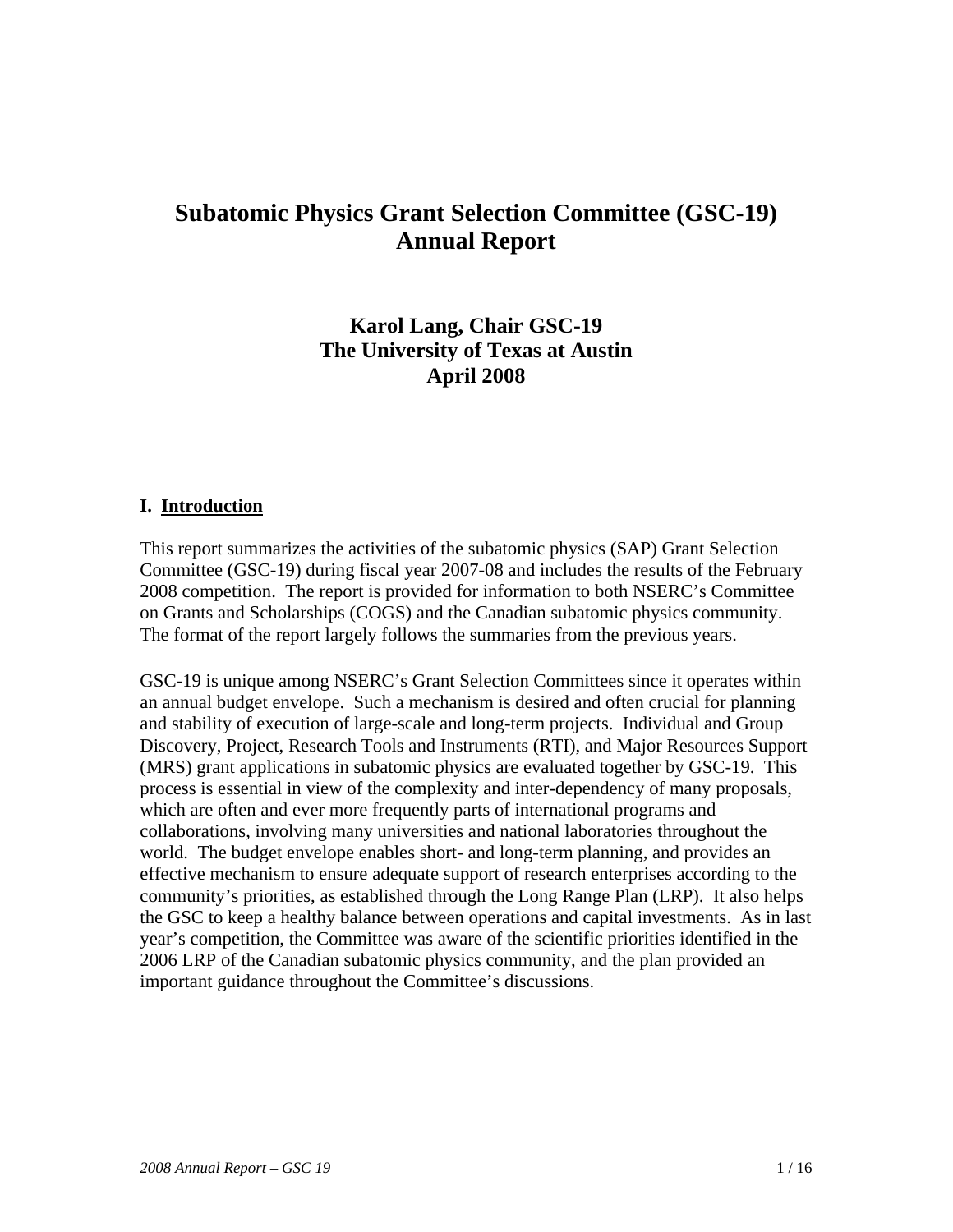# **II. Update on the Envelope Funding**

The pressure on the Committee's funding envelope has been building for the last several years. It is clear that in the recent past, the substantial investments of the Canadian government in science and technology (e.g., CRC program, CFI), together with several other factors, have resulted in a fast growth of the number and *the quality* of the young faculty at Canadian universities in many fields, including subatomic physics. This increase has, in turn, been accompanied by a substantial growth of the number and quality of graduate students and other highly qualified personnel. Such a renewal and expansion are very welcome, and they demonstrate the health and vitality of the Canadian subatomic physics community. They pose, however, difficult funding challenges in a fixed budget scenario. This situation was thoroughly analyzed by the Long Range Planning Committee, with the conclusion that these trends cannot be maintained without a significant increase in the current NSERC's funding envelope.

The stresses on the envelope are coming from several growth areas, which were all identified as priorities in the 2006 LRP. This seems to be an excellent opportunity for the various governments, federal and provincial, to exploit these rare circumstances and to increase the impact and role of Canadian science in the world.

New funds were allocated to NSERC by the federal government in the last two budgets (2007 and 2008). In both instances, however, they were specifically provided in order to target clearly identified government priority areas. Consequently, no new funds were injected into the Discovery Grants program, including GSC-19's envelope.

In the fall of 2007, NSERC initiated, in collaboration with other funding partners, a process to provide a one-time interim and exceptional financial support towards the operating costs of two key major international initiatives. Without a short-term emergency support for the two initiatives, Canada's investments and international leadership in significant scientific endeavors would have been jeopardized, since the initiatives did not have sufficient funding to sustain their operations. The interim support is for fiscal years 2007-08 (retroactive to April 1, 2007) and 2008-09, and NSERC's share is based on an equal partnership with the CFI and the initiatives' universities and provinces. The funds used for this *ad hoc* support were made available *outside* the budget allocated to the Grant Selection Committees. SNOLAB was one of the two major international initiatives considered for this exceptional interim support.

An *ad hoc* International Review Committee was assembled, with the mandate to assess the two major international initiatives on the basis of the selection criteria of the Major Resources Support (MRS) program, and to determine the appropriate total operating budget of each initiative. Such a budget would permit an efficient yet restrained operation over the two fiscal years.

On the basis of the recommendation made by the *ad hoc* review Committee, SNOLAB is receiving financial support towards its operations for fiscal years 2007-08 and 2008-09. NSERC's share took into account the amount of \$1.275M that was awarded from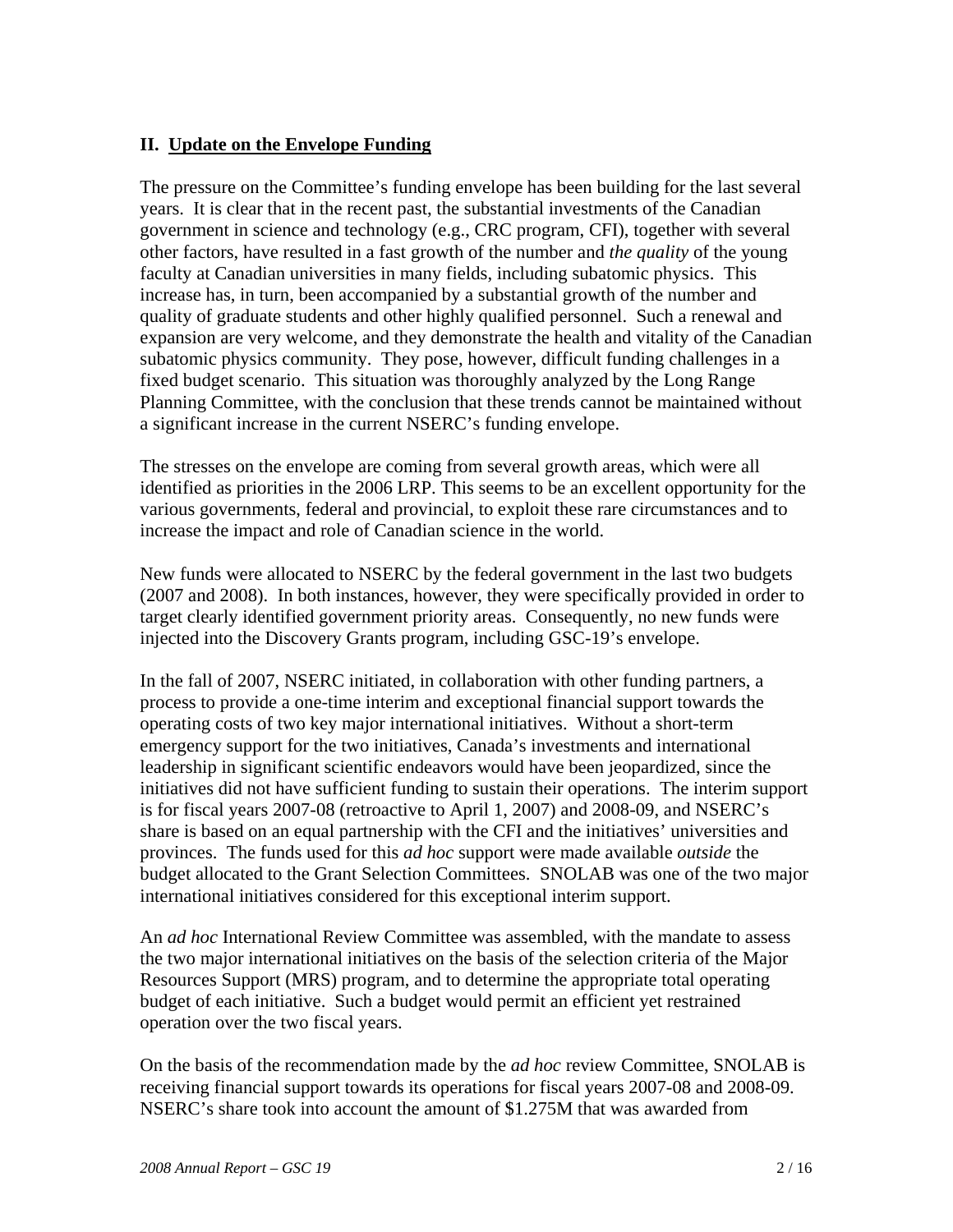GSC-19's envelope during the 2007 competition. As a result of this interim support to SNOLAB for fiscal years 2007-08 and 2008-09, and taking into account the fact that the funds used for it were made available outside the budget allocated to the Grant Selection Committees, the following actions were taken:

- The reimbursement by GSC-19 of the amount of \$1.2M, which was forwardborrowed during the 2007 competition, is cancelled. The Committee was expected to reimburse the forward-borrowed amount over 4 years (starting from fiscal year 2008-09) through annual subtractions of \$300,000 from the envelope. There will be no such subtractions.
- An amount of \$75,000 was added to GSC-19's envelope for the 2008 competition.

On the basis of these actions, NSERC's support to SNOLAB during fiscal years 2007-08 and 2008-09 is entirely originating from outside GSC19's envelope.

# **III. Committee**

For this year, the membership of GSC-19 comprised 12 members and included 3 theorists. The new Committee members were Juha Äystö from the University of Jyvaskyla (Finland), Sacha Davidson from the Institut de Physique Nucléaire de Lyon (Université Claude Bernard, France), Michel Lefebvre from the University of Victoria, Garth Huber from the University of Regina, and Kate Scholberg from Duke University. The Committee's membership is given below. The Committee members worked very well together. The atmosphere and collegiality among the members were excellent. This had an invaluable impact on the high quality of the deliberations that took place. The depth and quality of the discussions about the reviewed proposals were consistent throughout the competition and often impressive. The Chair would like to thank the members for their dedicated efforts in a highly professional atmosphere.

It is a pleasure also to thank the NSERC staff for their expert guidance and help in the months leading up to the competition and during the competition itself: Samir Boughaba, Team Leader, Michèle Beaudry, Program Officer, Kim Bonnet, Program Officer (who assisted the Committee just prior and during competition week, when Michèle was unable to participate), and Isabelle Blain, Vice-President, Research Grants & Scholarships, who joined the Committee for several important discussions. Jean-Claude Kieffer, Director, Institut National de la Recherche Scientifique - Énergie, Matériaux et Télécommunications, is NSERC's Group Chair for Physics. He attended most of our competition sessions, and provided helpful advice. Dr. Kieffer conveyed to the Chair that he was, once again this year, very impressed by the high level of the physics discussions during GSC-19's sessions and by the in-depth critical assessment of the applications and budgets during our deliberations. The Chair feels compelled to express additional special thanks to Samir Boughaba not only for his dedication and essential help but for providing a "backbone" of the GSC and helping to assure the high integrity of its operations. The Canadian SAP community is lucky to have Samir working for it!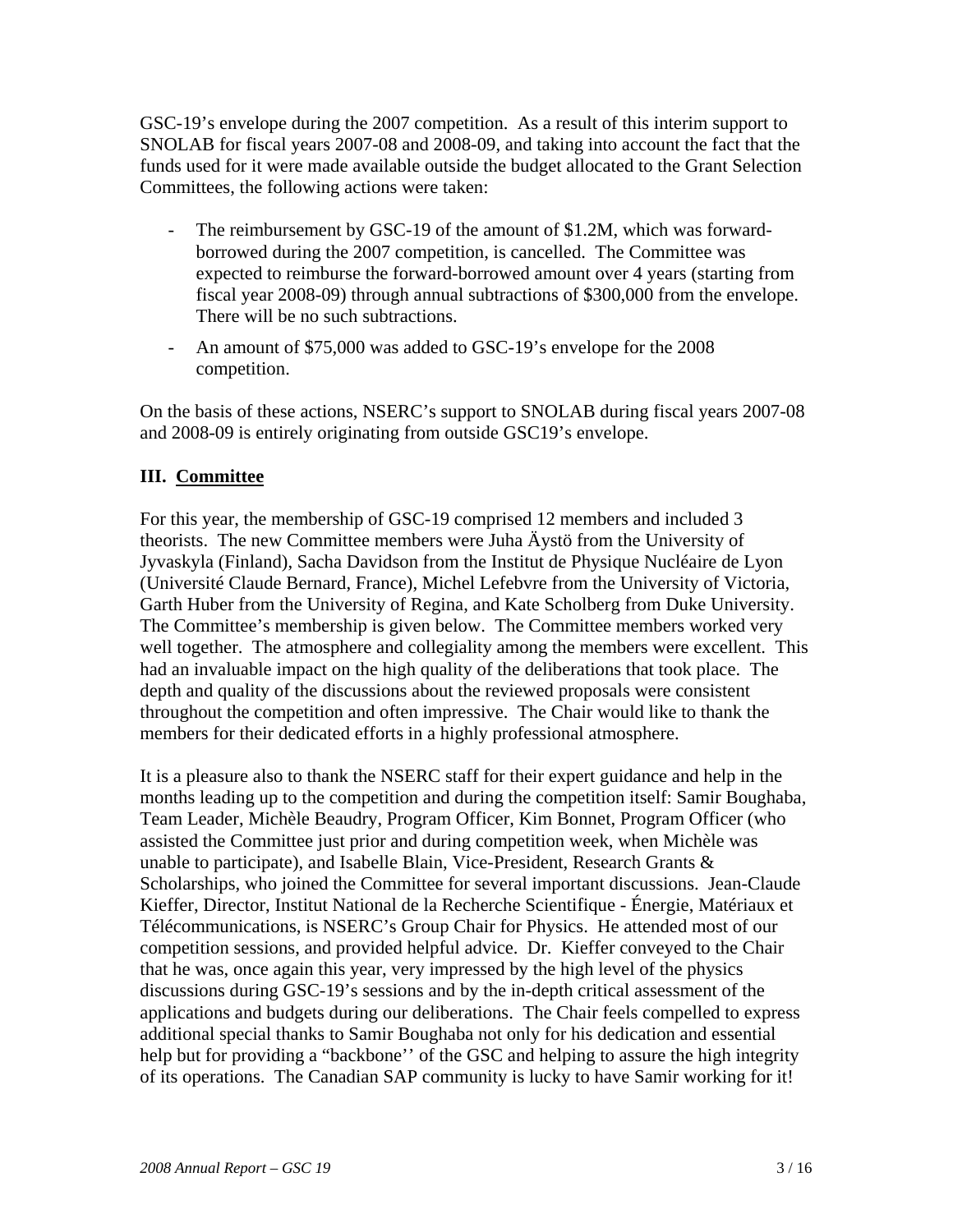| <b>Name</b><br><b>Organization</b> |                                     | <b>Final Year</b> |
|------------------------------------|-------------------------------------|-------------------|
| Juha Äystö                         | University of Jyvaskyla             | (2010)            |
| Georges Azuelos                    | Université de Montréal - TRIUMF     | (2008)            |
| <b>Cornelius Beausang</b>          | University of Richmond              | (2009)            |
| Sacha Davidson                     | Inst. de Physique Nucleaire de Lyon | (2010)            |
| Roy Holt                           | <b>Argonne National Laboratory</b>  | (2008)            |
| Garth Huber                        | University of Regina                | (2010)            |
| <b>Byron Jennings</b>              | <b>TRIUMF</b>                       | (2008)            |
| Greg Landsberg                     | <b>Brown University</b>             | (2009)            |
| Karol Lang (Chair)                 | University of Texas at Austin       | (2008)            |
| Michel Lefebvre                    | University of Victoria              | (2010)            |
| Kate Scholberg                     | Duke University                     | (2010)            |
| <b>Howard Trottier</b>             | <b>Simon Fraser University</b>      | (2009)            |

#### **IV. Policy Meeting and Site Visits**

Each year, the Committee launches its operations at a one-day policy meeting in which news from NSERC, including a detailed review of the budget, is communicated to the members. This is also a critical meeting for the new members to familiarize themselves with NSERC's and the Committee's operating procedures, and be informed of the process leading to competition week. This year, the policy meeting was held in Halifax on October 22, 2007. All members attended; one did through teleconference.

Following this meeting, it is a tradition for GSC-19 to visit Canadian institutions with subatomic physics research programs on a 3-year rotation basis. The visits are conducted for informational purposes only and are not a part of the grant evaluation process. They provide opportunities to communicate information about NSERC and the review process to researchers, while the Committee members hear presentations about the researchers' activities and learn first-hand about their infrastructure and environment. The learning process that accompanies the visits is particularly important considering that 7 out of 12 members of GSC-19 were affiliated this year with non-Canadian research institutions.

The Committee first visited St. Mary's University on October 23<sup>rd</sup>, and it heard talks about research activities at Saint Mary's University, Acadia University, and Mount Allison University. The next day, the Committee visited the Université de Montréal and McGill University, where researchers from Concordia University also presented their research programs. On October  $25<sup>th</sup>$  and  $26<sup>th</sup>$ , the Committee visited Carleton University and the University of Toronto, respectively. At the latter, faculty from McMaster University and the University of Guelph made presentations. On the last day of the trip, the Committee visited SNOLAB, where members toured the surface building, as well as the old and new parts of the underground infrastructure, and were shown some of the already on-going experiments.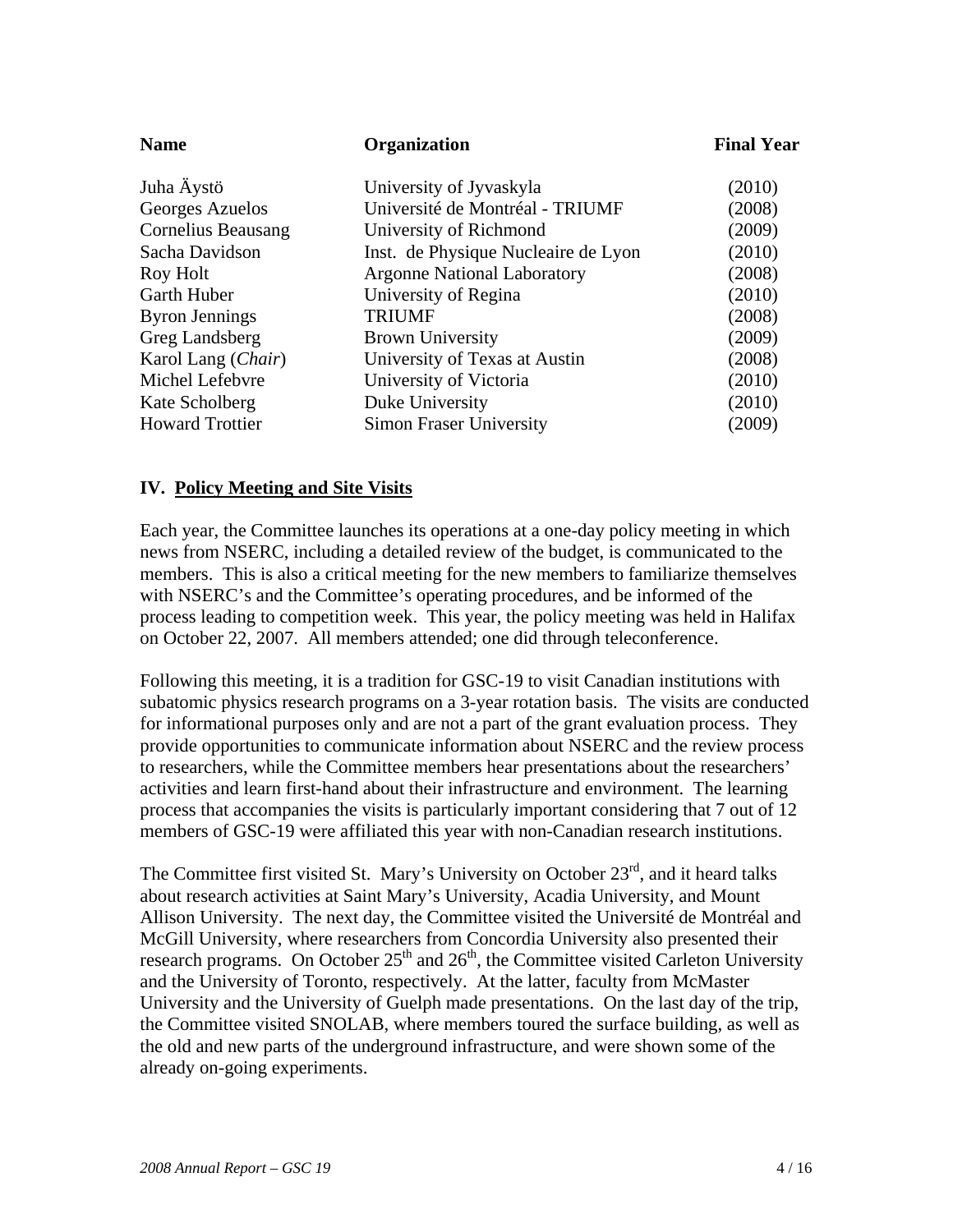At each visited institution, the meeting first began with presentations by the Chair, who summarized the discussions at the policy meeting and provided information on the evaluation process of grant applications. Michèle Beaudry then provided the audience with recent news from NSERC. Subsequently, the Committee met with the local administration, typically at the level of the Department Chair, Vice-President for Research, or Dean for Research, and was allotted time to interact with students and postdocs involved in NSERC-supported research. These visits provided the Committee with an extremely valuable context about research realities at each institution and allowed many informal interactions with the entire spectrum of personnel. Although necessarily fast-paced and intense, these visits are a very precious source of information about the research environment in which Canadian researchers operate and the local support or constraints they may have. An informal summary on each visit was prepared by Canadian members of the Committee. These reports are available for future Committees to consult. Since these visits are informational and not, in any way, used as part of any grant evaluation, these summaries are for internal use only.

# **V. Pre-Review Process**

When the Form 180s and Form 181s (for MRS) are received, each application is assigned to first and second internal reviewers, who are Committee members with the most appropriate expertise. In the case of Form 180s, the first reviewer is then required to recommend five external referees for each of his/her assigned applications. Up to two of the external referees could be chosen from the list of suggested referees on the Form 180. It is in the applicant's interest to suggest referees who are not in conflict of interest according to NSERC's guidelines.

# **VI. Chairs' Meeting**

The annual Chairs' meeting was held on November 25, 2007 in Ottawa. In this meeting, each GSC Chair reviews all of the applications to his/her GSC to ensure that (i) each application has a suitable set of external reviewers and (ii) each application is being reviewed by the most appropriate GSC. There are usually only a few applications that fall at the boundary between GSC-19 and other Committees. In any such case, a meeting involving the Chairs of GSC-19 and the alternate GSC, the Group Chair(s), and the NSERC Team Leader(s) and Program Officer(s) is convened. A decision on which GSC should review the application is made based on an assessment of which Committee has the most relevant expertise. This year, no application moved into or out of GSC-19.

As usual, various other tasks were carried out during the meeting. The list of external referees was finalized and the list of grant applications needing a site visit was established. The Chair identified the projects to be invited to Large Project Day and organized the preliminary agenda for it.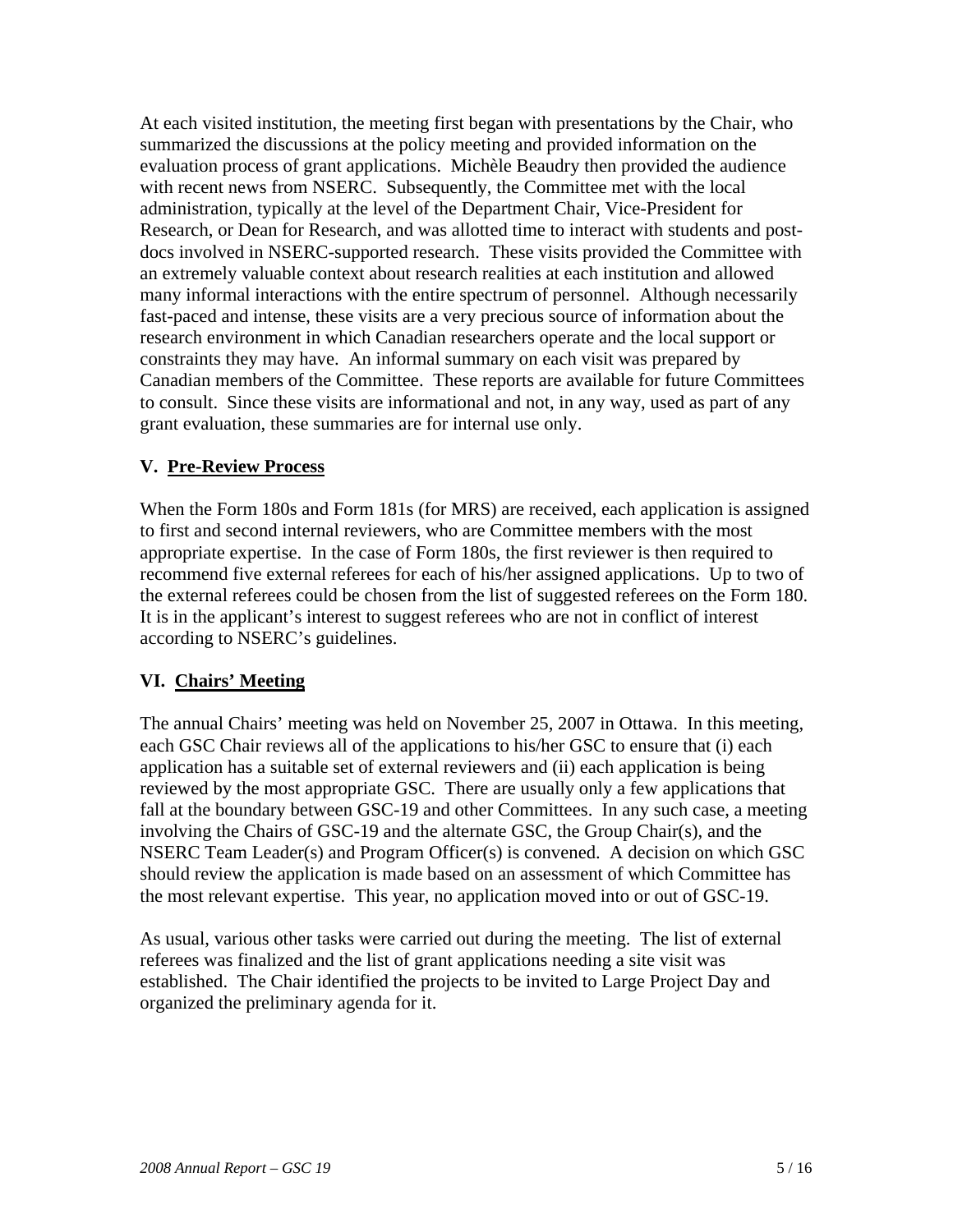# **VII. Review Committees**

Several large grant applications for this year's competition, as well as on-going awards, requested site visits to be conducted prior to the competition, in the fall of 2007 and in early January 2008. The reviews were carried out by *ad hoc* or standing Committees of experts, and typically lasted one to two-and-a-half days to allow more in-depth evaluations of the projects than what is possible by the review of the written applications. Full reports with recommendations, including budget recommendations, were prepared for the GSC. The reports, without the budget recommendations, were sent by NSERC to the project Collaborations prior to Large Project Day. The reviewed grant applications and on-going awards were ATLAS (annual overall review, plus two RTI grant applications), DEAP/CLEAN, IPP, PICASSO, and SNO+. There was also a review of T2K by a Technical Review Committee, which assessed the progress made by this project, and provided a recommendation to the GSC with respect to the release of the 3<sup>rd</sup> year instalments (2006 Project and RTI awards). The GSC Chair attended most reviews as an *ex officio* member, except for the SNO+ and T2K reviews, where he was represented by Howard Trottier and Byron Jennings, respectively. GSC members also participated in other reviews as full members: Karol Lang for PICASSO (Byron Jennings acted as *ex officio* in this case), Howard Trottier for ATLAS and T2K, and Byron Jennings for IPP. The Chair also attended the meeting of the Advisory Committee on TRIUMF (ACOT) in November 2007. He will be attending the ACOT meeting in May 2008.

# **VIII. Large Project Day**

It has proved useful to devote one day prior to the beginning of the competition to presentations by the Principal Investigators of projects requesting grants of an average of \$500K per year or more. It is also now customary to meet with management representatives from IPP, the Perimeter Institute, SNOLAB, and TRIUMF. This year was special for IPP since it submitted an MRS grant application to fund its operations; its usual general presentation needed to be distinct from that related to its proposal. Large Project Day was held on February 3, 2008, in Ottawa. The agenda is attached as Appendix 1.

The day began with *in camera* presentations by Tony Noble (SNOLAB's Director), Robert Myers (Perimeter Institute's Interim Scientific Director), Jean-Michel Poutissou (TRIUMF's Scientific Director), and William Trischuk (IPP's Director). They provided the Committee with the perspective of the communities their organizations serve. Then, Principal Investigators made presentations and answered questions previously submitted by the GSC. This was done in an open session that was attended by about 30 members of the community. The only exception was the presentation by IPP about its grant request, which was also made *in camera*. Besides IPP, the invited projects were ATLAS (2 presentations, one for each RTI grant request), DEAP/CLEAN, PICASSO, SNO+, and T2K.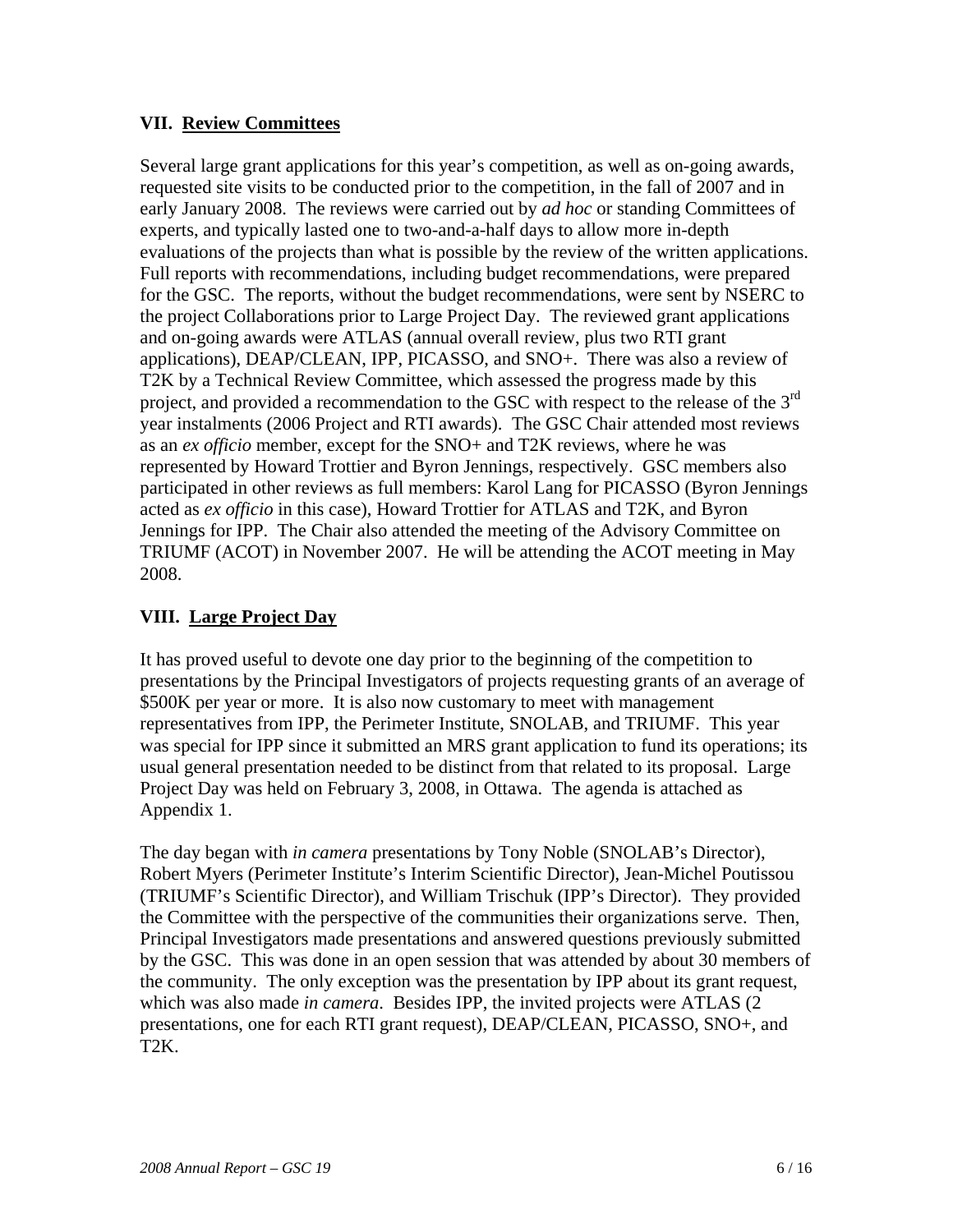At the end of the day, the Committee had an *in camera* session with Isabelle Blain who updated the Committee on the on-going International Review of the Discovery Grants program, as well as the GSC Structure Review. On the basis of these reviews, changes and adjustments to the current GSC structure and operating mode may be undertaken in the near future to ensure that the peer review process continues to effectively support a broad base of high quality research, while accommodating the evolution of various research areas, the increase in interdisciplinary research, and the growing number of applications. NSERC is well aware of the specificities of the subatomic physics community and GSC-19. It is well recognized at the agency that GSC-19's funding mechanism and operations are successful in addressing the community's needs in a very efficient manner. GSC-19 will continue to be funded through an envelope mechanism that will allow planning and a global support to the community.

# **IX. Beginning of the Competition**

The funds available to the Committee at the beginning of the competition are shown in Table 1. The base budget from year to year maintains a flat profile. This year, there were no *new* funds available for first-time applicants to the Discovery Grants program. Moreover, last year saw the final increment related to the 2002 Reallocations Exercise. The total addition to the envelope, as a result of this exercise, amounted to \$459K, and it is permanently added to the base budget. Similarly, the \$64K added to the envelope in 2007 as a result of an increase in the budget of the main Major Resources Support program are permanently part of the envelope.

An amount of \$300K was subtracted from the envelope as part of the reimbursement to NSERC of the \$1.5M payment towards ATLAS' Cost-to-Completion in 2005. Furthermore, as indicated in Section II, \$75K added to the envelope as a result of the interim support provided to SNOLAB from outside the envelope. An RTI adjustment of \$81K was also made to the envelope.

The carry forward from the 2007 competition increased from \$13K (reported in last year's report) to \$103K due to a return of funds to the envelop and post-competition adjustments of instalments.

After subtracting the \$15.272M committed in previous competitions, \$7.497M was available for the 2008 competition.

This year, GSC-19 received 65 applications. These proposals requested a total of \$11.304M for fiscal year 2008-09. Consequently, the projected average funding rate for the competition was 66%. For comparison, the funding rates for the years 2002 to 2007 were 79%, 58%, 55%, 58%, 60%, and 55% (when one excludes SNOLAB's request and award in 2007, since SNOLAB's support has been taken from outside the envelope for fiscal years 2007-08 and 2008-09), respectively. The evolution of GSC-19's funding rate since the 2002 competition is presented in Figure 1.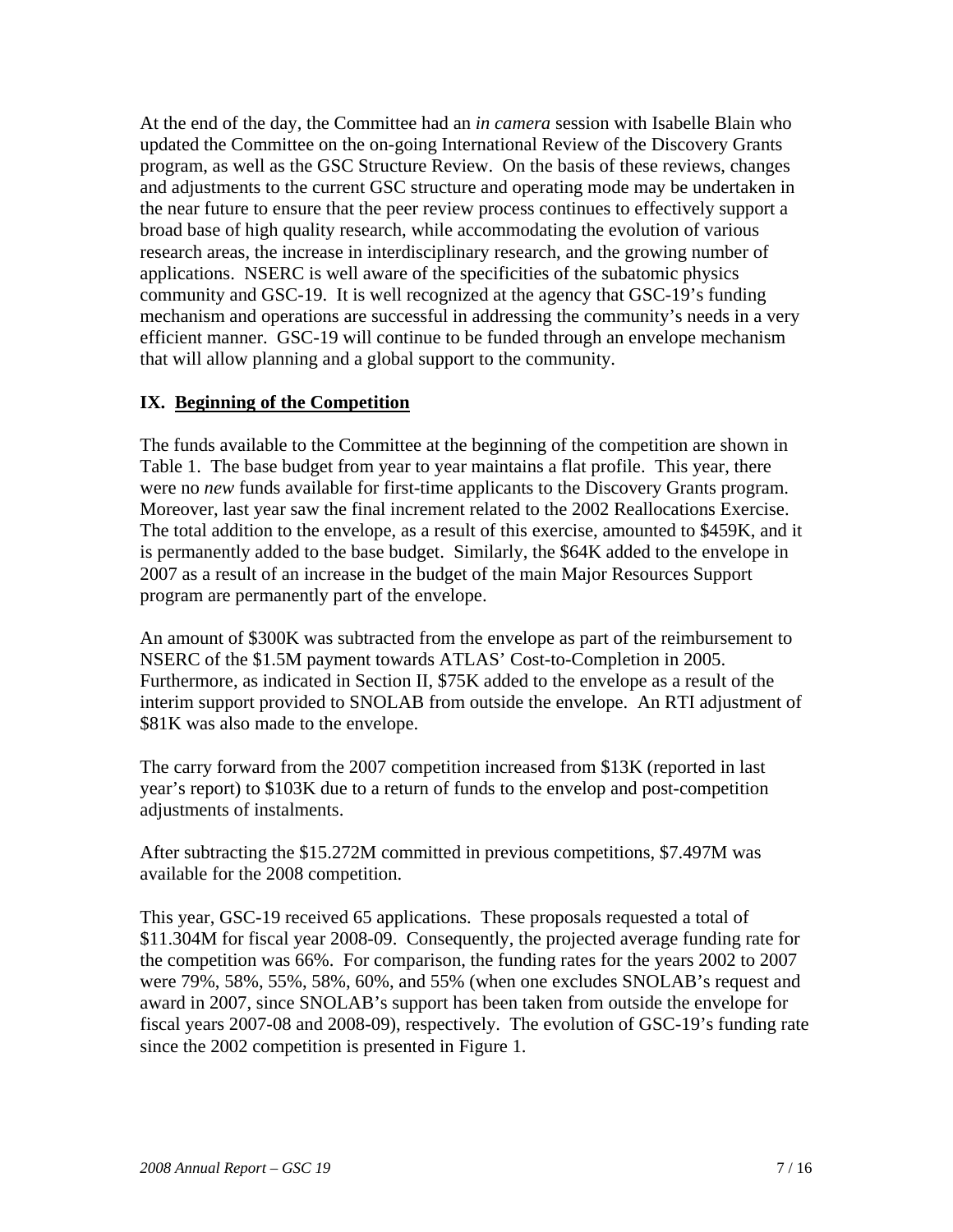| 2008 Competition - Subatomic Physics Envelope Budget<br><b>Beginning of Competition</b> |          |          |                    |                    |           |          |          |         |
|-----------------------------------------------------------------------------------------|----------|----------|--------------------|--------------------|-----------|----------|----------|---------|
| (millions of dollars)                                                                   |          |          |                    |                    |           |          |          |         |
| <b>Budget Item</b>                                                                      | 2005-06  | 2006-07  | 2007-08            | 2008-09            | 2009-10   | 2010-11  | 2011-12  | 2012-13 |
| <b>Base Budget</b>                                                                      | 20.665   | 20.665   | 20.665             | 20.665             | 20.665    | 20.665   | 20.665   | 20.665  |
| <b>Cumulative Permanent Additions:</b>                                                  |          |          |                    |                    |           |          |          |         |
| New Applicants <sup>1</sup>                                                             | 1.250    | 1.505    | 1.622              | 1.622              | 1.622     | 1.622    | 1.622    | 1.622   |
| Reallocations <sup>2</sup>                                                              | 0.287    | 0.373    | 0.459              | 0.459              | 0.459     | 0.459    | 0.459    | 0.459   |
| Transfers <sup>3</sup>                                                                  | 0.000    | 0.000    | 0.064              | 0.064              | 0.064     | 0.064    | 0.064    | 0.064   |
| <b>Temporary Transfers:</b>                                                             |          |          |                    |                    |           |          |          |         |
| <b>ATLAS Cost-to-Completion</b>                                                         | 0.750    | 0.075    | 0.075              | $-0.300$           | $-0.300$  | $-0.300$ | 0.000    | 0.000   |
| <b>SRO Contribution</b>                                                                 | $-0.137$ | $-0.137$ | 0.000              | 0.000              | 0.000     | 0.000    | 0.000    | 0.000   |
| From other GSCs                                                                         | 0.000    | 0.000    | 0.000              | 0.000              | 0.000     | 0.000    | 0.000    | 0.000   |
| Forward-Borrow                                                                          | 0.000    | 0.000    | 1.200 <sup>4</sup> | 0.000              | 0.000     | 0.000    | 0.000    | 0.000   |
| <b>Miscellaneous</b>                                                                    |          |          |                    | $0.075^{5}$        |           |          |          |         |
| <b>Total Fiscal Year</b>                                                                | 22.933   | 22.481   | 24.211             | 22.585             | 22.510    | 22.510   | 22.810   | 22.810  |
| <b>Actual Spending</b>                                                                  | 22.517   | 22.433   | 24.572             |                    |           |          |          |         |
| Carry-forward <sup>6</sup>                                                              | 0.416    | 0.464    | 0.103              |                    |           |          |          |         |
| <b>Commitments</b><br>RTI budget adjustment <sup>7</sup>                                |          | 0.118    | 0.126              | $-15.272$<br>0.081 | $-10.736$ | $-5.414$ | $-3.412$ |         |
| <b>Available for Competition</b>                                                        |          |          |                    | 7.497              |           |          |          |         |

*1 There is no allocation of new funds for new applicants for the 2008 competition.*

*2 FY 2007/08 is the last year for the 2002 reallocations exercise.*

*3 \$64,000 were added to the envelope as a result of the \$1M increase to the general MRS budget (6.4%).*

*4 The reimbursment of the forward-borrowed amount of \$1.2M in FY2007-08 is cancelled. This is the result of NSERC's decision to exceptionally contribute to the interim support of SNOLAB's operation for FY2007-08 and FY2008-09, alongside funding partners.*

*5 This payment to the envelope relates to the fact that, following an ad hoc review alongside funding partners, NSERC is exceptionally contributing to the interim support of SNOLAB's operation from outside the envelope for FY2007-08 and FY2008-09. The entirety of the 2007 SAPMR grant to SNOLAB (\$1.275M) was paid back to the envelope (cancellation of the 4 payments of \$300K/year from the envelope to reimburse the forward-borrowed amount of \$1.2M, plus a one-time contribution of \$75K to the envelope in 2008).*

*6 For each year, the carry forward is calculated by substracting the actual spending from the total fiscal year allotment, then adding the previous year's carryforward amount.*

*6 The RTI budget adjustment is made using year-end funds.*

*Table 1. Overall budget available at the beginning of the 2008 competition*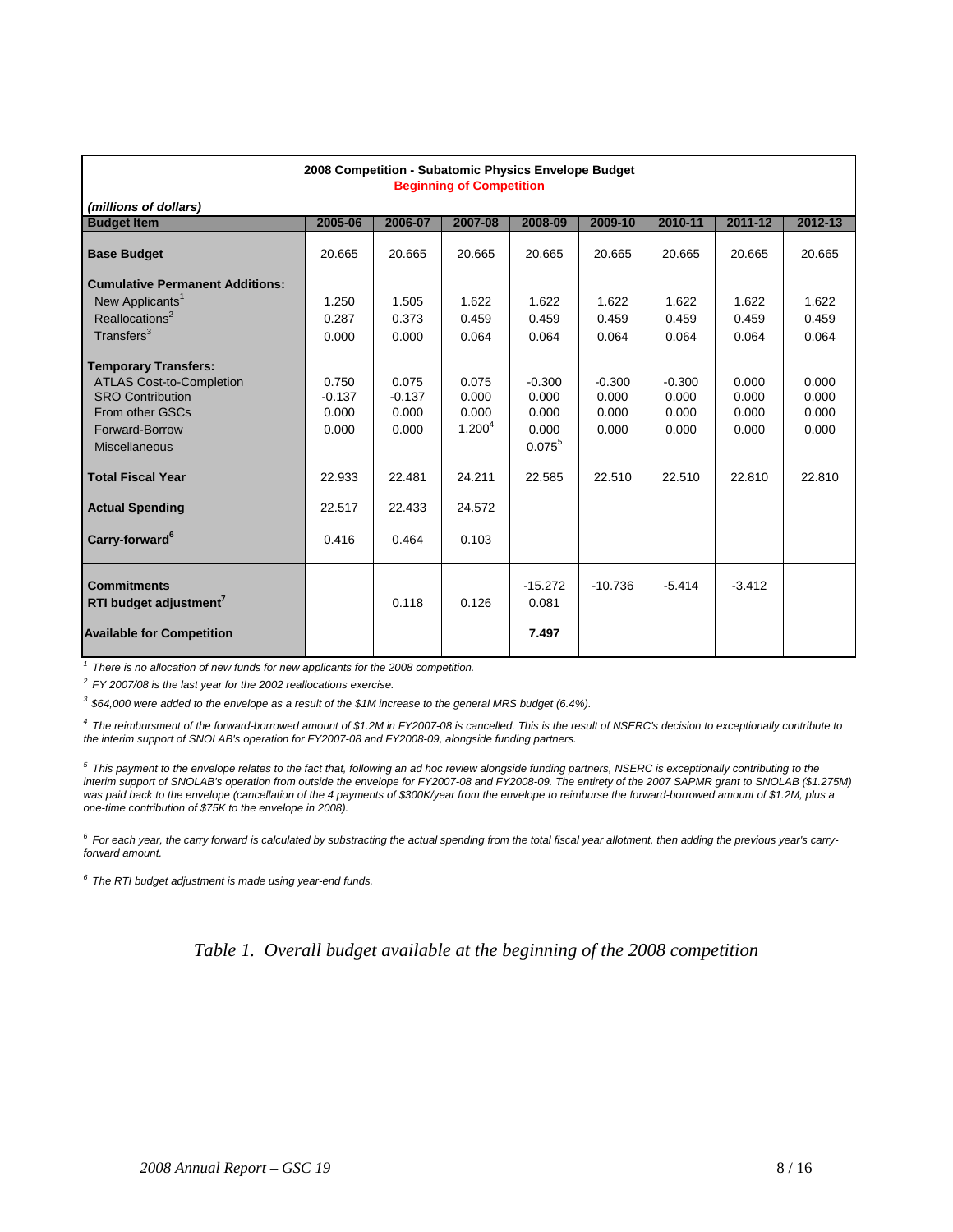

*Figure 1: Evolution of GSC-19's funding rate since the 2002 competition. The 2007 funding rate was calculated without SNOLAB's request and award since SNOLAB's support has been taken from outside the envelope for FY2007-08 and FY2008-09.* 

# **X. The 2008 Competition**

The competition took place over a period of five days, from February 4 to 8, 2008, in Ottawa. The session started with the budget discussion, as presented above. Members agreed that, despite very welcome news regarding the support to SNOLAB (Section II), the envelope was still facing a pressure similar to that of previous competitions. The Committee then started Round 1 of the competition, and proceeded with the review of the applications in an order previously set by the Chair.

The format of the discussions strictly followed NSERC's guidelines and the Committee's internal procedures. In the fall of 2007, at least two Committee members were assigned to conduct an *internal* review of each application. During competition week, for any application, the first internal reviewer presented all aspects of the proposal and made his/her recommendations (rating, funding, duration). This was then followed by additional comments and/or a presentation from the second internal reviewer, who also made recommendations. These in-depth reviews were carried out independently by the two internal reviewers, and took into account the reports received from *external* reviewers, if available, as well as site visit reports, when applicable. Each application was then thoroughly discussed by the entire Committee. At the end of the discussion,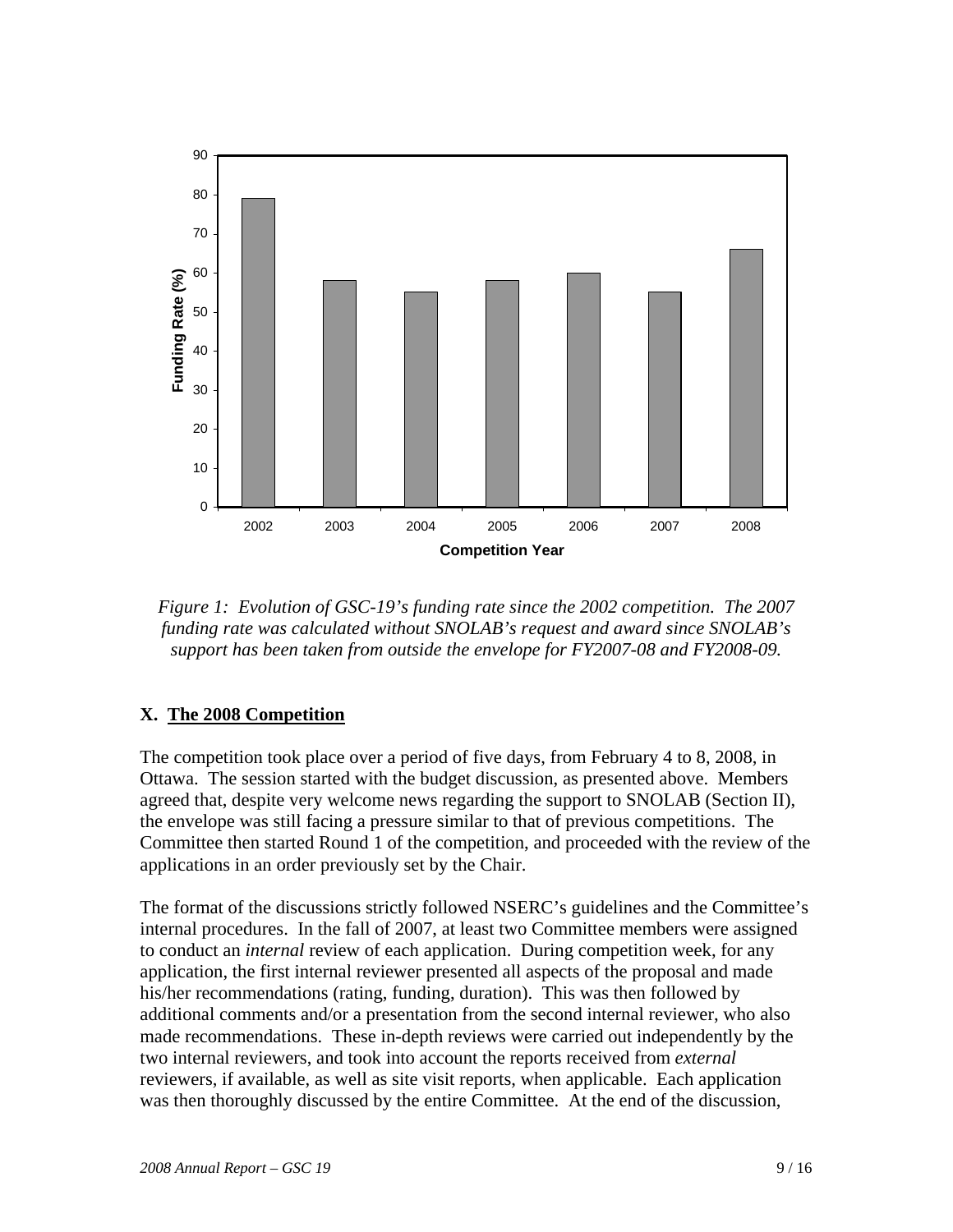members were asked to rate the application against NSERC's selection criteria: (i) excellence of the proposal, (ii) excellence of the researcher(s), (iii) contribution to the training of HQP, and (iv) need for funds. Taking the results of the ratings into account, the Committee then decided whether to recommend funding the application, the level of funding, and the funding duration. The ratings and funding recommendations were determined by secret electronic voting. The median vote was selected as the final recommendation of the Committee with respect to the amount. Members in conflict with any particular application left the meeting room before it was discussed, and were never informed, even by the end of the competition, of the final result.

Once the Committee completed the review of the experimental individual, Group, Project and major RTI (Categories 2 and 3, i.e., larger than \$150K in total) and MRS (larger than \$500K per year) proposals, it was divided into two sub-committees: a theory one and an RTI/MRS one. The theory sub-committee reviewed all the theory individual grant applications. The RTI/MRS sub-committee reviewed all the RTI - Category 1 (smaller than \$150K in total) grant requests, as well as the MRS grant applications requesting an average of less than \$500K per year.

As usual, it was strictly forbidden for the GSC members to keep a cumulative total of the recommended awards in order not to bias the review of applications discussed towards the end, and to assure that all applications were treated equally. This was facilitated by the various conflicts of interest that required members to leave the room and by the split into two sub-committees. A few applications were flagged as the Committee proceeded through the agenda and were re-discussed at the end of Round 1. Applications could be flagged by any member, if he/she felt that some aspects of the discussion or the recommendation had been inadequately resolved.

The Round 1 deliberations concluded in the morning of February 7, as scheduled. At this stage, NSERC's personnel made a presentation to the Committee on the budget status, taking into account the sum of the recommended awards for all the applications. The result was a sum of \$7.474M, to be compared to a total of \$7.497M that was available to the Committee. The Committee had *under spent* its budget by \$23K. This close balancing of the budget was unexpected by the end of Round 1, and it was an unprecedented situation, to the best of the Committee's knowledge.

Taking this situation into account, the Committee proceeded with Round 2 by first discussing the overall assessment process in Round 1. The members concluded that the review process had been carried out in a consistent manner and on the basis of NSERC's selection criteria. Moreover, they felt that, given the budgetary pressure faced by the envelope, their recommendations were derived in the best and most equitable way that the Committee could accomplish. On this basis, the Committee decided to maintain its funding recommendations as is. It also agreed to further discuss those applications for which no funding was recommended, but which were flagged during Round 1 for additional discussion should funds become available at the end of the competition. Following this further discussion, the Committee recommended to carry forward the unspent \$23K to next year's competition.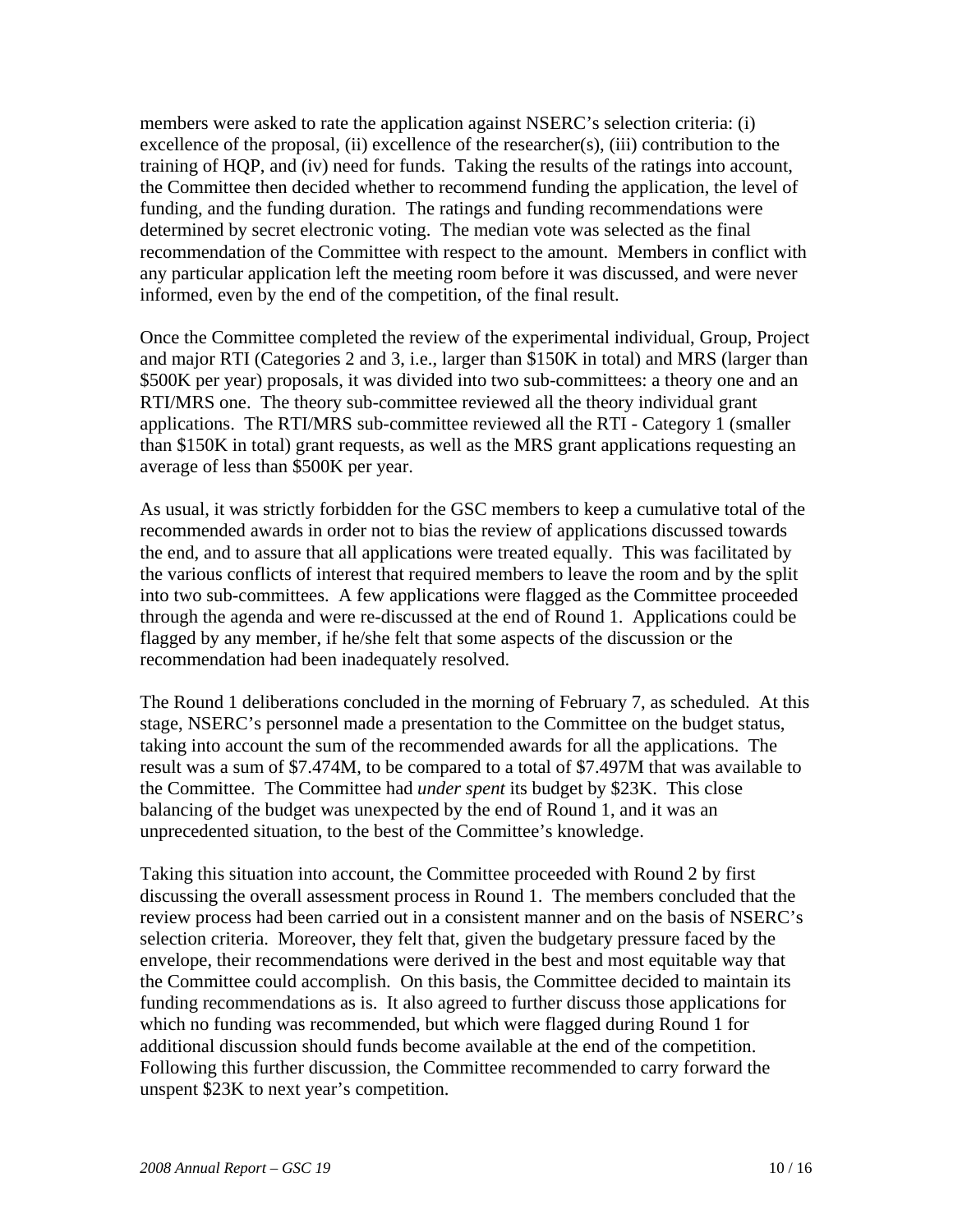In Round 3, the Committee reviewed the distribution of the 2008 budget amongst the theory grants (14.9%), the experimental operating grants (69.2%, including MRS), and the equipment grants (15.5%), as well as the multiyear trends. The discussion of these issues concluded with the assessment that the results of the 2008 competition fall within accepted guidelines and follow general recommendations of the Long Range Planning Committee.

# **XI. End of Competition Results**

At the end of the fiscal year, adjustments were made to the on-going commitments of the Committee to reflect deferral of instalments related to individual grants, as well as an update to an individual grant linked to a University Faculty Award. These updates affected the budget totals in fiscal years 2007-08, 2008-09, and 2009-10. Consequently, the carry forward to the 2009 competition currently amounts to \$102K.

Taking this into account, the Committee's final multiyear budget levels are shown in Table 2, while the multiyear breakdown of theory, experimental operating, MRS, and capital allocations is given in Table 3.

Support towards new equipment amounted to \$969K this year, bringing the total share for equipment to about \$3.5M. Taking into account next year's commitments (\$1.1M), there will be adequate funds for new equipment during next year's competition, on the basis of an annual commitment level for equipment of \$4.0±0.5M.

# **XII. Recommendations to NSERC's MRS and DAS Committees**

In this year's competition, GSC-19 was asked to provide reviews on two grant applications to the main MRS program. These proposals were partially related to the activities of the subatomic physics community, and the Committee had to provide an expert input. The Committee discussed these two applications at the end of Round 1. Written recommendations were prepared and provided to the MRS Grant Selection Committee (GSC-1051), whose competition was held in March.

This is the second year of the Discovery Accelerator Supplements (DAS) program. The objective of the latter is to provide substantial and timely resources to outstanding researchers who have a well-established research program, and who show strong potential to become international leaders in their respective area of research. These additional resources will be allocated when progress of the incumbent's research program is held back by insufficient funding. For this year's competition, GSC-19 could put forward three candidates to the DAS program (in 2007, only one was allowed). At the end of the discussion on any individual Discovery grant application, the Program Officer asked if any member wanted to recommend the applicant for the DAS program. The potential candidates were discussed at the end of Round 3, and the three candidates were selected through general consensus and a vote by show of hands. They represent a mix of experimentalist(s) and theorist(s).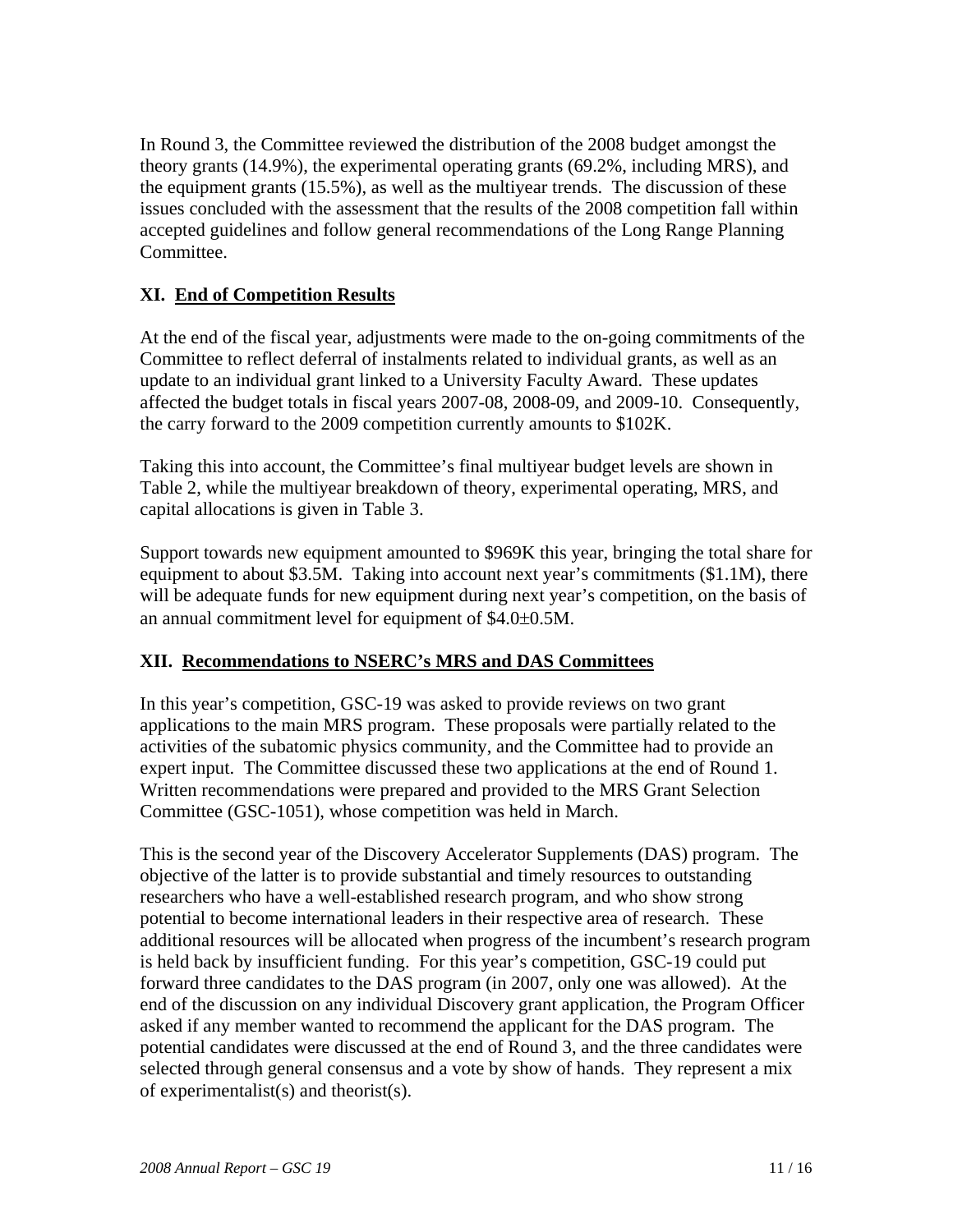| 2008 Competition - Subatomic Physics Envelope Budget<br>End of Competition (Last Update: April 1, 2008)                                                                                                                                    |                                                                  |                                                                  |                                                                            |                                                                               |                                               |                                               |                                            |                                            |
|--------------------------------------------------------------------------------------------------------------------------------------------------------------------------------------------------------------------------------------------|------------------------------------------------------------------|------------------------------------------------------------------|----------------------------------------------------------------------------|-------------------------------------------------------------------------------|-----------------------------------------------|-----------------------------------------------|--------------------------------------------|--------------------------------------------|
| (millions of dollars)                                                                                                                                                                                                                      |                                                                  |                                                                  |                                                                            |                                                                               |                                               |                                               |                                            |                                            |
| <b>Budget Item</b>                                                                                                                                                                                                                         | 2005-06                                                          | 2006-07                                                          | 2007-08                                                                    | 2008-09                                                                       | 2009-10                                       | 2010-11                                       | 2011-12                                    | 2012-13                                    |
| <b>Base Budget</b>                                                                                                                                                                                                                         | 20.665                                                           | 20.665                                                           | 20.665                                                                     | 20.665                                                                        | 20.665                                        | 20.665                                        | 20.665                                     | 20.665                                     |
| <b>Cumulative Permanent Additions:</b>                                                                                                                                                                                                     |                                                                  |                                                                  |                                                                            |                                                                               |                                               |                                               |                                            |                                            |
| New Applicants <sup>1</sup>                                                                                                                                                                                                                | 1.250                                                            | 1.505                                                            | 1.622                                                                      | 1.622                                                                         | 1.622                                         | 1.622                                         | 1.622                                      | 1.622                                      |
| Reallocations <sup>2</sup>                                                                                                                                                                                                                 | 0.287                                                            | 0.373                                                            | 0.459                                                                      | 0.459                                                                         | 0.459                                         | 0.459                                         | 0.459                                      | 0.459                                      |
| Transfers <sup>3</sup>                                                                                                                                                                                                                     | 0.000                                                            | 0.000                                                            | 0.064                                                                      | 0.064                                                                         | 0.064                                         | 0.064                                         | 0.064                                      | 0.064                                      |
| <b>Temporary Transfers:</b><br><b>ATLAS Cost-to-Completion</b><br><b>SRO Contribution</b><br>From other GSCs<br>Forward-Borrow<br><b>Miscellaneous</b><br><b>Total Fiscal Year</b><br><b>Actual Spending</b><br>Carry-forward <sup>6</sup> | 0.750<br>$-0.137$<br>0.000<br>0.000<br>22.933<br>22.517<br>0.416 | 0.075<br>$-0.137$<br>0.000<br>0.000<br>22.481<br>22.433<br>0.464 | 0.075<br>0.000<br>0.000<br>1.200 <sup>4</sup><br>24.211<br>24.572<br>0.103 | $-0.300$<br>0.000<br>0.000<br>0.000<br>$0.075^5$<br>22.666<br>22.667<br>0.102 | $-0.300$<br>0.000<br>0.000<br>0.000<br>22.510 | $-0.300$<br>0.000<br>0.000<br>0.000<br>22.510 | 0.000<br>0.000<br>0.000<br>0.000<br>22.810 | 0.000<br>0.000<br>0.000<br>0.000<br>22.810 |
| <b>Commitments</b><br>RTI budget adjustment<br><b>Available for Competition</b>                                                                                                                                                            |                                                                  | 0.118                                                            | 0.126                                                                      | 0.081                                                                         | $-10.815$                                     | $-5.414$                                      | $-3.412$                                   | $-2.329$                                   |

*1 There is no allocation of new funds for new applicants for the 2008 competition.*

*2 FY 2007/08 is the last year for the 2002 reallocations exercise.*

*3 \$64,000 were added to the envelope as a result of the \$1M increase to the general MRS budget (6.4%).*

*4 The reimbursment of the forward-borrowed amount of \$1.2M in FY2007-08 is cancelled. This is the result of NSERC's decision to exceptionally contribute to the interim support of SNOLAB's operation for FY2007-08 and FY2008-09, alongside funding partners.*

*5 This payment to the envelope relates to the fact that, following an ad hoc review alongside funding partners, NSERC is exceptionally contributing to the interim support of SNOLAB's operation from outside the envelope for FY2007-08 and FY2008-09. The entirety of the 2007 SAPMR grant to SNOLAB (\$1.275M) was paid*  back to the envelope (cancellation of the 4 payments of \$300K/year from the envelope to reimburse the forward-borrowed amount of \$1.2M, plus a one-time *contribution of \$75K to the envelope in 2008).*

*6 For each year, the carry forward is calculated by substracting the actual spending from the total fiscal year allotment, then adding the previous year's carryforward amount.*

*7 The RTI budget adjustment is made using year-end funds.*

*Table 2. Multi-year budget summary at the end of the 2008 competition*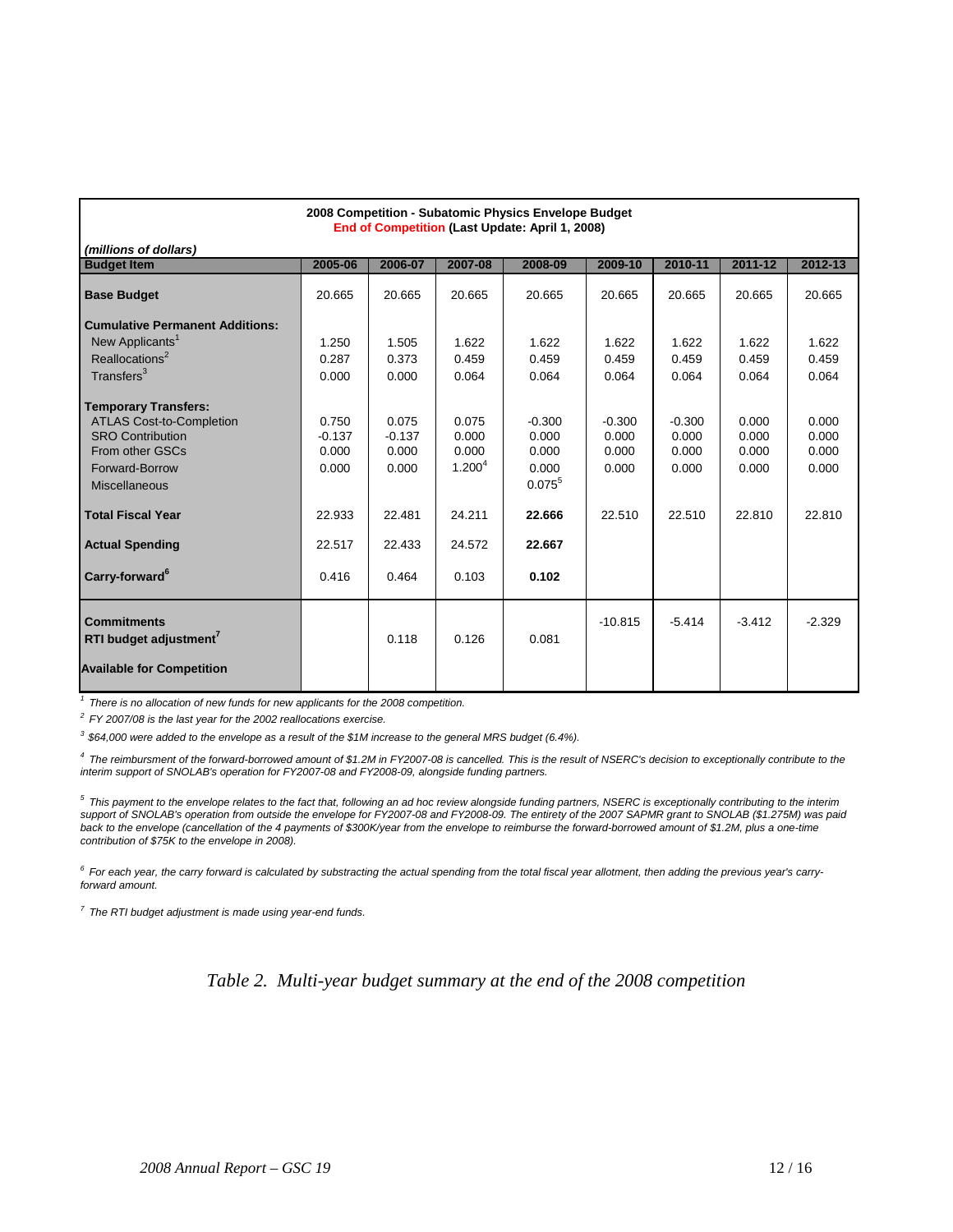| MULIFILAN VUMMINIMLIYIY DI VAILUUNI             |              |              |              |              |              |  |
|-------------------------------------------------|--------------|--------------|--------------|--------------|--------------|--|
| End of Competition (Last Update: April 1, 2008) |              |              |              |              |              |  |
|                                                 |              |              |              |              |              |  |
|                                                 | 2008         | 2009         | 2010         | 2011         | 2012         |  |
| EQ - COMMITTED <sup>1</sup>                     | \$2,612,844  | \$800,000    | \$300,000    |              |              |  |
| EQ - NEW                                        | \$969,162    | \$316,000    | \$474,000    | \$474,000    |              |  |
| <b>EQ - TOTAL</b>                               | \$3,582,006  | \$1,116,000  | \$774,000    |              |              |  |
| <b>THEORY-COMMITTED</b>                         | \$2,576,000  | \$1,943,000  | \$1,029,000  | \$532,000    |              |  |
| <b>THEORY - NEW</b>                             | \$850,000    | \$842,000    | \$827,000    | \$575,000    | \$575,000    |  |
| <b>THEORY - TOTAL</b>                           | \$3,426,000  | \$2,785,000  | \$1,856,000  | \$1,107,000  | \$575,000    |  |
|                                                 |              |              |              |              |              |  |
| EXP OPS <sup>2</sup> - COMMITTED                | \$9,699,750  | \$2,127,500  |              |              |              |  |
| <b>EXP OPS - NEW</b>                            | \$3,790,985  | \$2,772,000  | \$891,000    |              |              |  |
| <b>EXP OPS - TOTAL</b>                          | \$13,490,735 | \$4,899,500  | \$891,000    |              |              |  |
| <b>MFA/MRS - COMMITTED</b>                      | \$604,500    | \$323,000    | \$148,000    | \$148,000    |              |  |
| <b>MRS - NEW</b>                                | \$1,863,895  | \$1,971,000  | \$2,045,340  | \$1,683,195  | \$1,753,932  |  |
| <b>MRS/MFA - TOTAL</b>                          | \$2,468,395  | \$2,294,000  | \$2,193,340  | \$1,831,195  | \$1,753,932  |  |
| <b>TOTAL - COMMITTED</b>                        | \$15,493,094 | \$5,193,500  | \$1,477,000  | \$680,000    |              |  |
| <b>TOTAL - NEW</b>                              | \$7,474,042  | \$5,901,000  | \$4,237,340  | \$2,732,195  | \$2,328,932  |  |
|                                                 |              |              |              |              |              |  |
| <b>GRAND TOTAL</b>                              | \$22,967,136 | \$11,094,500 | \$5,714,340  | \$3,412,195  | \$2,328,932  |  |
| <b>TOTAL ENVELOPE</b>                           | \$23,069,273 | \$22,510,051 | \$22,510,051 | \$22,810,051 | \$22,810,051 |  |
| <b>AVAILABLE</b>                                | \$102,137    | \$11,415,551 | \$16,795,711 | \$19,397,856 | \$20,481,119 |  |

#### **2008 COMPETITION MULTI-YEAR COMMITMENTS BY CATEGORY**

*1 The committed amount for equipment includes the \$300,000 to be paid by the envelope to NSERC's main RTI program as a reimbursement of the payment NSERC made towards ATLAS' Cost-to-Completion.*

*2 EXP OPS = Experimental Operations*

|  |  | Table 3. Breakdown of multiyear commitments at the end of FY2007-08. |
|--|--|----------------------------------------------------------------------|
|  |  |                                                                      |

The DAS program is aimed at individual and group grants (not Project grants). As indicated in last year's annual report, a procedure is now available for any member of a Collaboration submitting a Project grant to be considered by GSC-19 for the DAS program. This year, no individuals were put forward by the Collaborations that submitted Project grant applications.

#### **XIII. Steacie Memorial Fellowship**

The Committee was asked to provide expert-based recommendations about the supplement and RTI - Category 1 grant requests related to the E.W.R. Steacie Fellowship that was awarded to a member of the community. This assessment was carried out during Round 1, and the Committee's recommendations were provided to the E.W.R. Steacie Fellowship Selection Committee.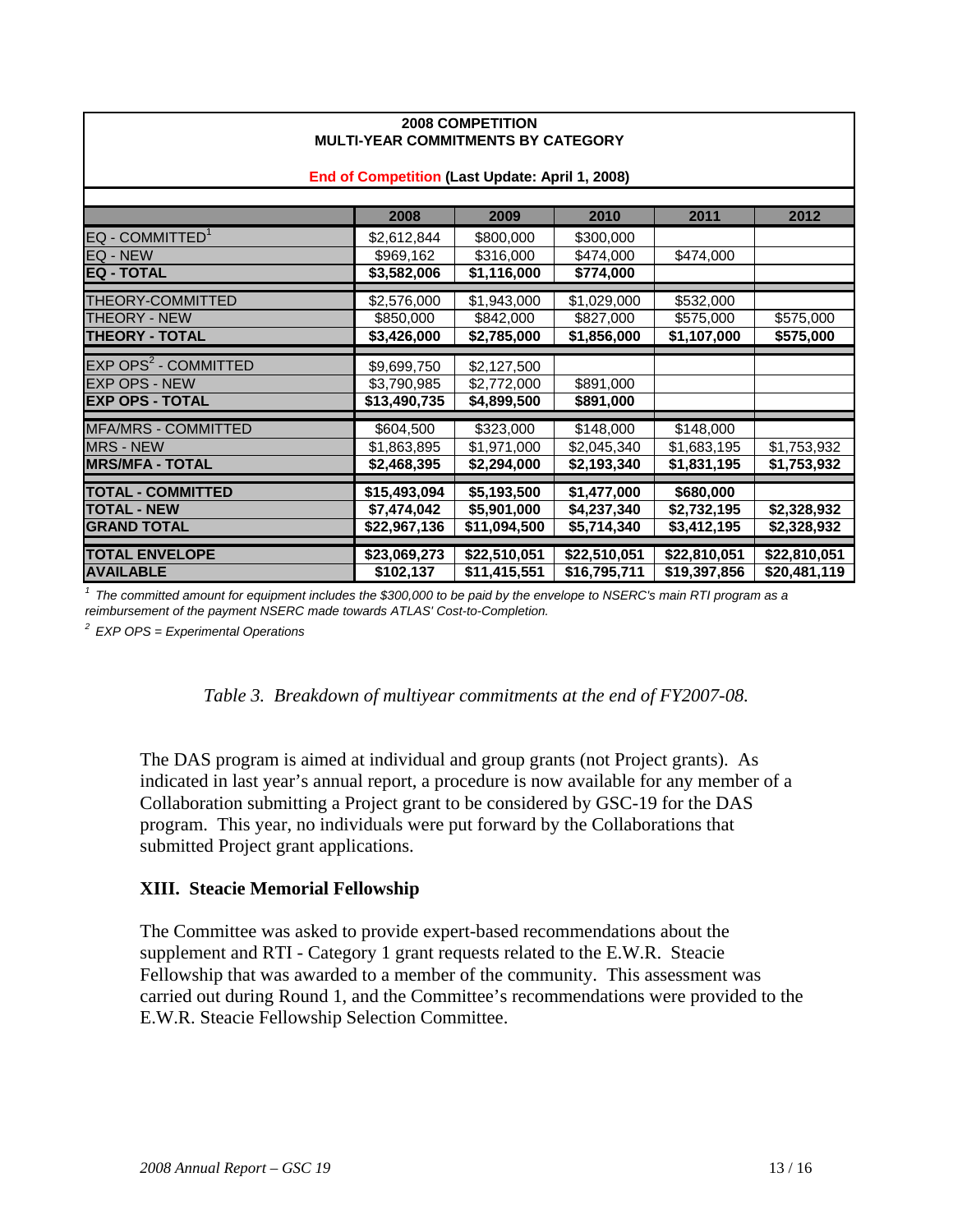# **XVI. Policy Matters**

At the end of the competition, the Committee had a session devoted to policy matters. Some of the key points that arose are summarized below.

#### **Total Resources**

Even though funds were secured from outside the envelope to provide support to SNOLAB, this is only an interim solution (at the federal level) that will end by March 2009. It is thus important for the subatomic physics community to continue advocating the importance of its contributions to Canada's scientific and economic competitiveness on the international stage. The total resources available to the community must increase to ensure the most effective exploitation of the substantial investments made in a variety of very promising research programs, and to enable further contributions and leadership in new exciting endeavors.

#### **RTI Funding**

The community is asked to continue making every effort possible to remove *major* equipment items from Project grant requests and submit them as separate RTI grant applications. Besides potentially maximizing the budget available for the competition in years when the RTI budget outside the envelop allows a funding rate higher than 25% (see last year's annual report for a detailed description of the mechanism), such a distinction makes the GSC's task easier in its efforts to keep capital and operating funding at appropriate fractions of the envelope.

#### **Fall Site Visits**

The Committee once again lauded the objective and value of the fall site visits, which provide an exceptional venue for all the members to meet the Canadian community and see first-hand the conditions in which they are working. The visits benefit both the GSC members and the visited institutions.

The Committee will be visiting the Prairies (Manitoba, Saskatchewan, and Alberta), as well as the Perimeter Institute in the fall of 2008.

#### **Discovery Accelerator Supplements Program**

As discussed in last year's annual report and in Section XII, a mechanism has been established for experimentalists who are applicants or co-applicants on Project grants to be potentially considered by the Committee as candidates for the DAS program. The mechanism was detailed in last year's annual report. In this year's competition, no individuals were put forward by the Collaborations that submitted a Project grant application. The Committee would like to remind the community of the existence of such a mechanism.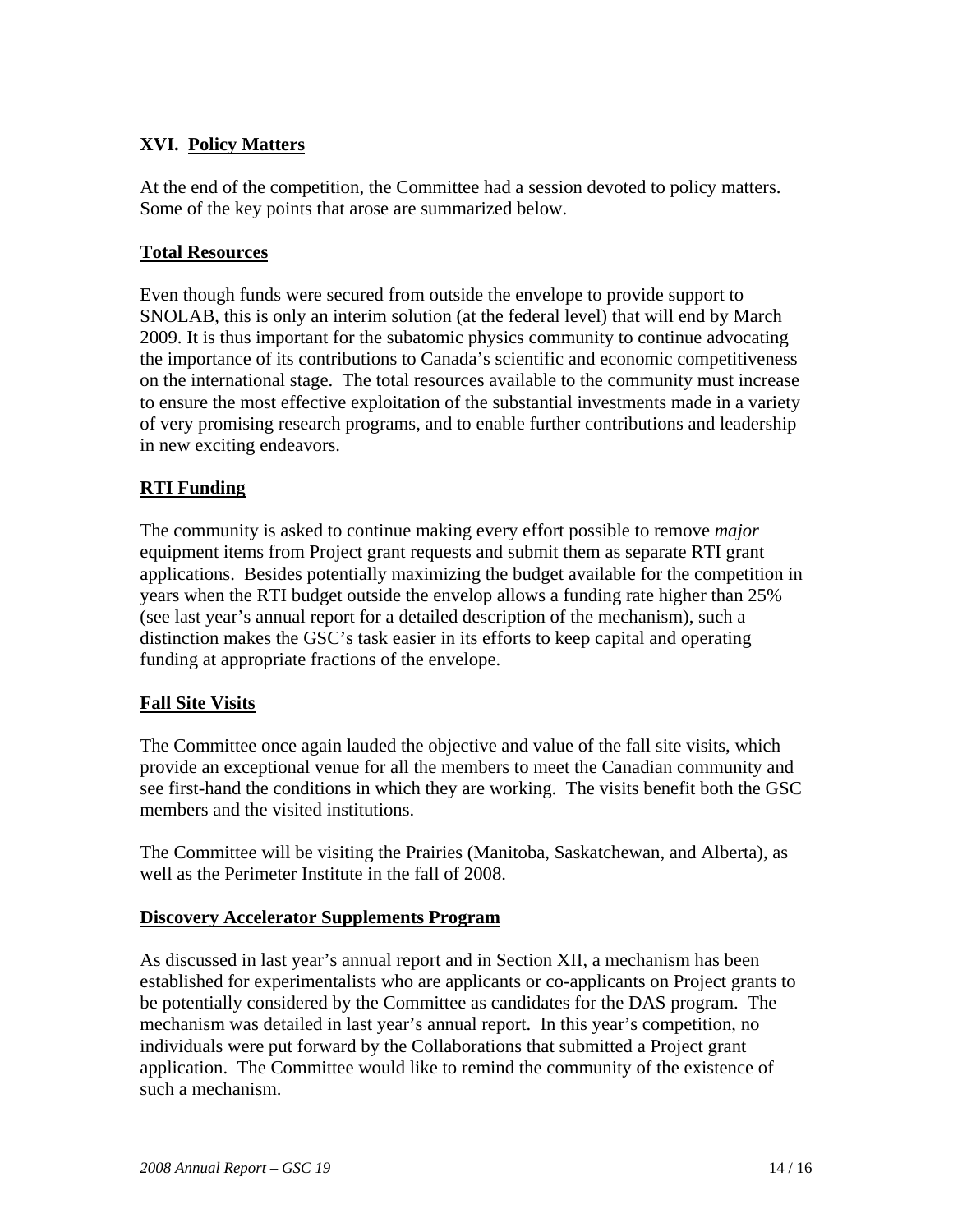# **APPENDIX 1**